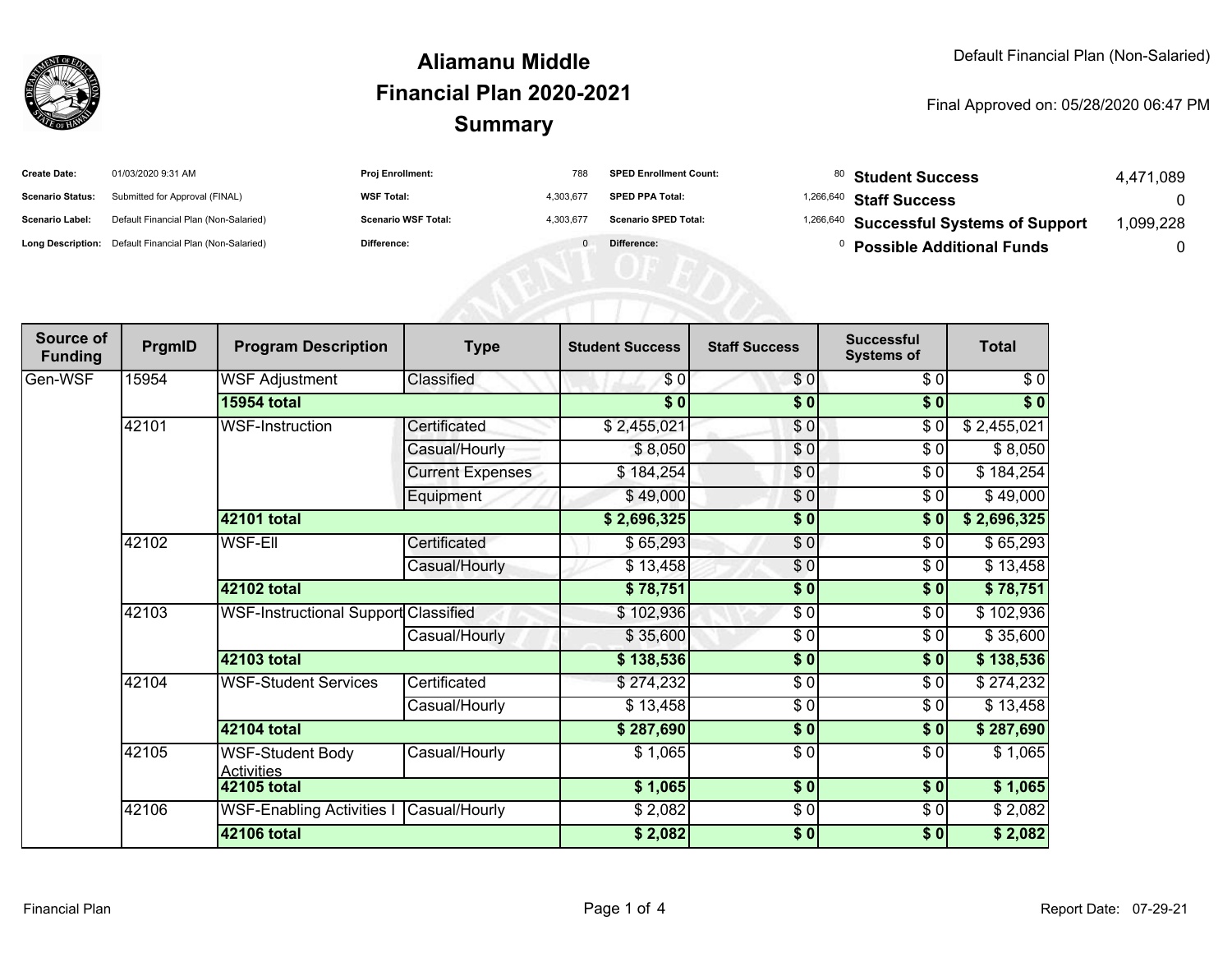

## **SummaryAliamanu MiddleFinancial Plan 2020-2021**

Final Approved on: 05/28/2020 06:47 PM

| Source of<br><b>Funding</b> | PrgmID   | <b>Program Description</b>                            | <b>Type</b>             | <b>Student Success</b> | <b>Staff Success</b> | <b>Successful</b><br><b>Systems of</b> | <b>Total</b>     |
|-----------------------------|----------|-------------------------------------------------------|-------------------------|------------------------|----------------------|----------------------------------------|------------------|
| Gen-WSF                     | 42112    | <b>WSF-School</b>                                     | Certificated            | \$0                    | \$0                  | \$498,705                              | \$498,705        |
|                             |          | Administration                                        | Classified              | $\overline{60}$        | \$0                  | \$211,929                              | \$211,929        |
|                             |          |                                                       | Casual/Hourly           | $\overline{\$0}$       | $\sqrt{6}$           | \$15,701                               | \$15,701         |
|                             |          |                                                       | <b>Current Expenses</b> | \$0                    | $\overline{\$0}$     | \$46,400                               | \$46,400         |
|                             |          |                                                       | Equipment               | \$0                    | $\overline{30}$      | $\overline{\$0}$                       | $\sqrt{6}$       |
|                             |          | <b>42112 total</b>                                    |                         | $\overline{\$0}$       | $\overline{\$0}$     | \$772,735                              | \$772,735        |
|                             | 42113    | <b>WSF-School Facility</b><br><b>Services</b>         | Classified              | $\overline{S}0$        | \$0                  | \$296,533                              | \$296,533        |
|                             |          |                                                       | Casual/Hourly           | \$0                    | $\overline{\$0}$     | \$16,160                               | \$16,160         |
|                             |          |                                                       | <b>Current Expenses</b> | \$0                    | \$0                  | \$13,800                               | \$13,800         |
|                             |          |                                                       | Equipment               | \$0                    | $\frac{6}{6}$        | \$0                                    | \$0              |
|                             |          | 42113 total                                           |                         | $\overline{\$0}$       | $\overline{\$0}$     | \$326,493                              | \$326,493        |
|                             | Gen-WSF  |                                                       |                         | \$3,204,449            | $\overline{\$0}$     | \$1,099,228                            | \$4,303,677      |
| Gen-SPED                    | 17101    | <b>SPED Ppa - Instruction</b>                         | Certificated            | \$979,395              | \$0                  | \$0                                    | \$979,395        |
|                             |          |                                                       | Classified              | \$275,472              | $\sqrt{0}$           | $\overline{\$0}$                       | \$275,472        |
|                             |          |                                                       | <b>Current Expenses</b> | \$11,773               | \$0                  | $\overline{\$0}$                       | \$11,773         |
|                             |          | <b>17101 total</b>                                    |                         |                        | $\overline{\$0}$     | $\overline{\$0}$                       | \$1,266,640      |
|                             | 17131    | Special Education in<br><b>Regular Schools</b>        | Certificated            | \$0                    | \$0                  | $\overline{\$0}$                       | $\overline{\$0}$ |
|                             |          |                                                       | Classified              | \$0                    | $\overline{\$0}$     | $\overline{\$0}$                       | $\overline{\$0}$ |
|                             |          | <b>17131 total</b>                                    |                         |                        | \$0                  | s <sub>0</sub>                         | $\overline{\$0}$ |
|                             | Gen-SPED |                                                       | \$1,266,640             | $\overline{\$0}$       | s <sub>0</sub>       | \$1,266,640                            |                  |
| Federal                     | 13025    | Middle School Uplink-DHS Casual/Hourly<br><b>FY19</b> |                         | $\overline{\$0}$       | $\overline{30}$      | $\overline{\$0}$                       | $\overline{\$0}$ |
|                             |          |                                                       | <b>Current Expenses</b> | $\sqrt{6}$             | $\sqrt{6}$           | $\overline{\$0}$                       | $\overline{\$0}$ |
|                             |          |                                                       | Equipment               | $\overline{\$0}$       | $\sqrt{6}$           | $\sqrt{6}$                             | $\overline{\$0}$ |
|                             |          | <b>13025 total</b>                                    |                         | $\overline{\$0}$       | $\overline{\$0}$     | s <sub>0</sub>                         | $\overline{\$0}$ |
|                             | 18085    | Essa Title III Language<br>Instruction                | Casual/Hourly           | $\overline{\$0}$       | $\overline{S}0$      | $\overline{\$0}$                       | \$0              |
|                             |          | <b>18085 total</b>                                    |                         | $\frac{1}{6}$          | $\frac{1}{2}$        | 30                                     | $\overline{\$0}$ |
|                             | 20659    | Essa Title IIa Prof Dev-<br><b>OCISS</b>              | Casual/Hourly           | $\overline{\$0}$       | $\overline{\$0}$     | $\overline{\$0}$                       | $\overline{\$0}$ |
|                             |          | <b>20659 total</b>                                    |                         | $\sqrt{6}$             | $\sqrt{6}$           | $\sqrt{6}$                             | $\overline{\$0}$ |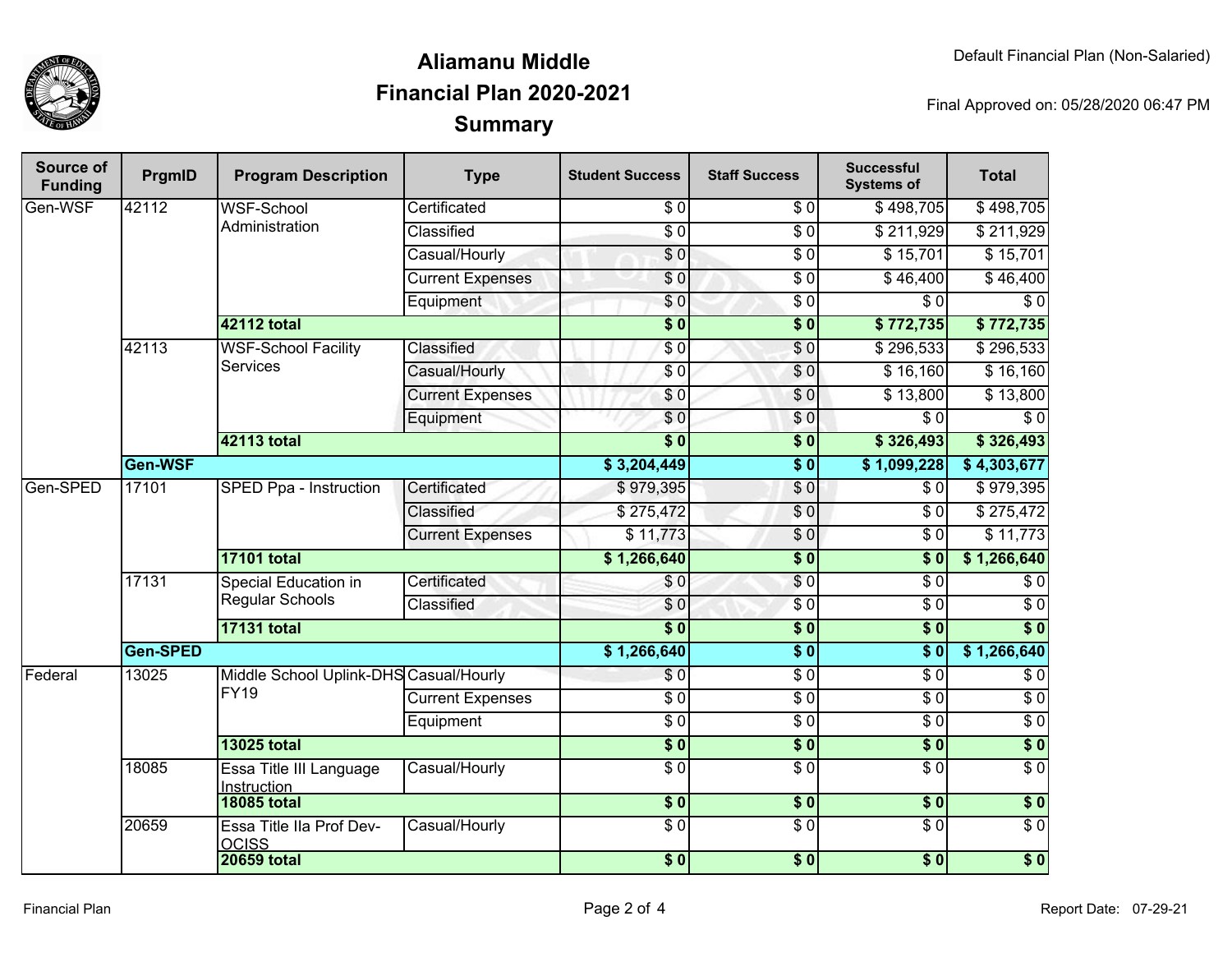

## **SummaryAliamanu MiddleFinancial Plan 2020-2021**

Final Approved on: 05/28/2020 06:47 PM

| <b>Source of</b><br><b>Funding</b> | PrgmID          | <b>Program Description</b>                | <b>Type</b>             | <b>Student Success</b> | <b>Staff Success</b> | <b>Successful</b><br><b>Systems of</b> | <b>Total</b>     |
|------------------------------------|-----------------|-------------------------------------------|-------------------------|------------------------|----------------------|----------------------------------------|------------------|
| Federal                            | 20698           | Essa Title IIa Support<br>New Tchr & Prin | Casual/Hourly           | \$0                    | \$0                  | \$0                                    | \$0              |
|                                    |                 | <b>20698 total</b>                        |                         | \$0                    | \$0                  | \$0                                    | \$0              |
|                                    | 35913           | Sch Prgm Food Services                    | Classified              | \$0                    | $\overline{\$0}$     | $\overline{\$0}$                       | $\sqrt{6}$       |
|                                    |                 |                                           | Casual/Hourly           | \$0                    | \$0                  | $\overline{\$0}$                       | $\overline{\$0}$ |
|                                    |                 | 35913 total                               |                         | $\overline{\$0}$       | $\frac{1}{2}$        | 30                                     | $\sqrt{6}$       |
|                                    | <b>Federal</b>  |                                           |                         | \$0                    | \$0                  | \$0                                    | \$0              |
| Gen-Cent                           | 35163           | Food Services-General<br>Fund             | Classified              | \$0                    | \$0                  | $\overline{\$0}$                       | $\overline{\$0}$ |
|                                    |                 |                                           | Casual/Hourly           | \$0                    | \$0                  | \$0                                    | $\sqrt{6}$       |
|                                    |                 | 35163 total                               |                         | $\overline{\$0}$       | \$0                  | \$0                                    | $\overline{\$0}$ |
|                                    | <b>Gen-Cent</b> |                                           |                         | s <sub>0</sub>         | \$0                  | s <sub>0</sub>                         | $\overline{\$0}$ |
| Special                            | 19078           | DOD-Ea-Readying<br>Radford Complex FY16   | <b>Current Expenses</b> | $\overline{\$0}$       | \$0                  | $\overline{30}$                        | $\overline{\$0}$ |
|                                    |                 | <b>19078 total</b>                        |                         | $\overline{\bullet}$   | $\sqrt{6}$           | $\frac{1}{2}$                          | $\sqrt{6}$       |
|                                    | 35304           | Food Services-Special<br>Fund             | <b>Current Expenses</b> | \$0                    | \$0                  | \$0                                    | $\overline{50}$  |
|                                    |                 | <b>35304 total</b>                        |                         | $\overline{\$0}$       | $\overline{\$0}$     | \$0                                    | $\overline{\$0}$ |
|                                    | 37307           | Use of School Facilities -<br>School      | <b>Current Expenses</b> | \$0                    | $\overline{\$0}$     | $\overline{30}$                        | $\overline{\$0}$ |
|                                    |                 | 37307 total                               |                         | $\overline{\bullet}$ 0 | \$0                  | s <sub>0</sub>                         | \$0              |
|                                    | <b>Special</b>  |                                           |                         | s <sub>0</sub>         | \$0                  | $\sqrt{6}$                             | $\overline{\$0}$ |
| <b>Grand Total</b>                 |                 |                                           |                         | \$4,471,089            | \$0                  | \$1,099,228                            | \$5,570,317      |